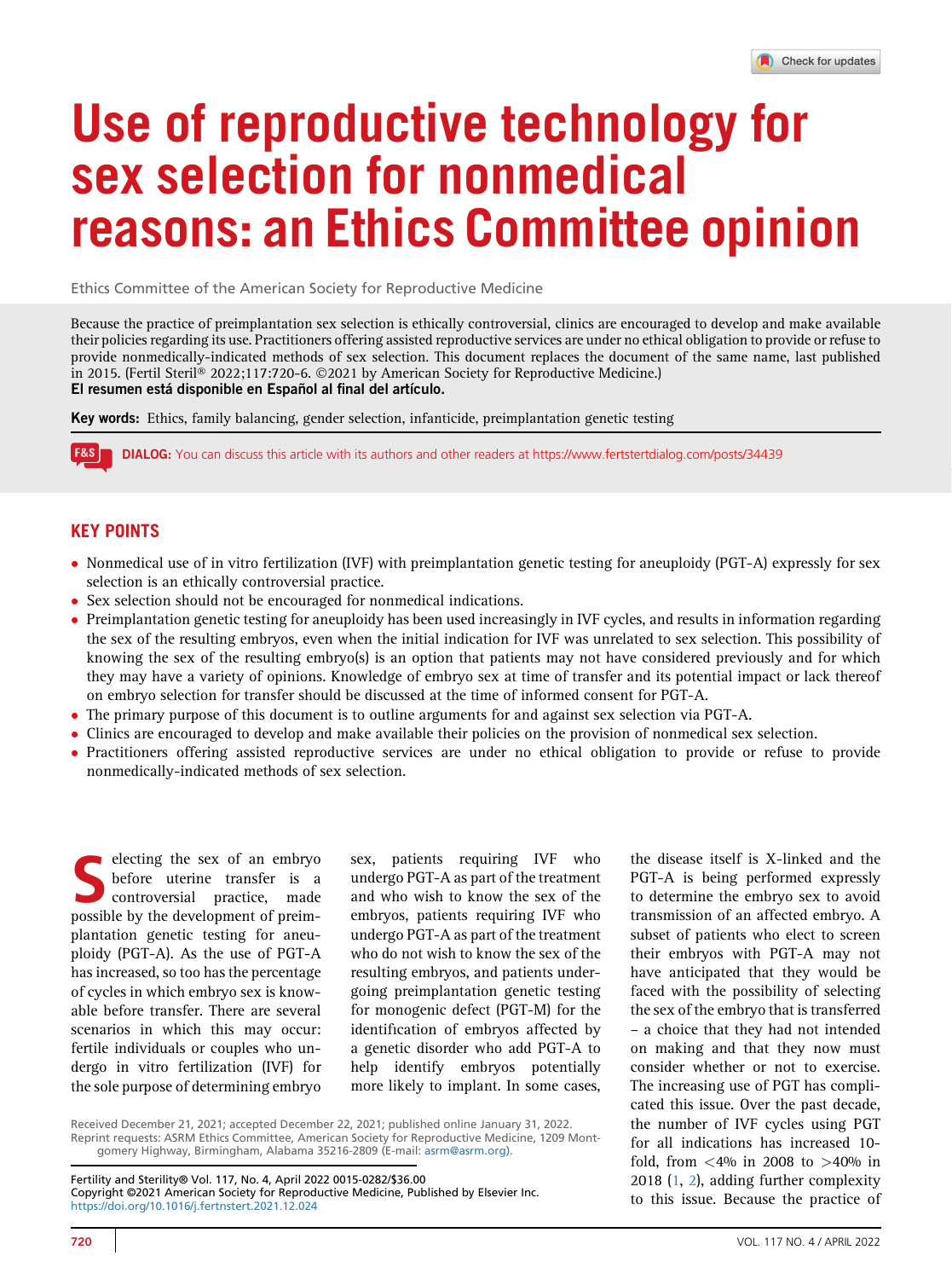preimplantation sex selection is ethically controversial, clinics are encouraged to develop and make available their policies regarding its use. Knowledge of embryo sex at time of transfer and its potential impact or lack thereof on embryo selection for transfer should be discussed at the time of informed consent for PGT-A. Clinics are encouraged to develop a policy regarding whether embryo sex will be incorporated into the decision of which embryo to transfer. Practitioners offering assisted reproductive services are under no ethical obligation to provide or refuse to provide nonmedically-indicated methods of sex selection. This document replaces the document of the same name, last published in 2015.

#### BACKGROUND

Preimplantation genetic testing for aneuploidy is a major contributor to the rising numbers of single embryo transfers and the resultant decrease in the rates of twin and higher order multiple deliveries in the United States. This report focuses on decisions surrounding the performance of PGT-A when used expressly for sex determination, and the implications of knowing the sex of the embryos when the primary motivation for PGT-A is aneuploidy screening potentially to improve IVF outcomes ([1\)](#page-4-0).

The emergence of technologies allowing for determination of the sex of the preimplantation embryo prompted the American Society for Reproductive Medicine ethics committee to publish reports addressing some of the ethical, clinical, and legal aspects of sex selection for nonmedical reasons. A 1999 report of the ethics committee approved the use of what then was termed preimplantation genetic diagnosis (PGD) for sex selection to avoid the birth of children carrying sex-linked disorders [\(3](#page-4-2)). The sex selection in such cases is linked directly to the medical indication for the use of PGD.

This same opinion determined that the use of PGD for sex selection when patients already are undergoing IVF for medical reasons should ''not be encouraged.'' The committee further specified that the initiation of IVF with PGD solely for sex selection purposes should be discouraged because of risks of gender bias and social harm. Two years later, in a 2001 report, the ethics committee analyzed preconception methods for sex selection, such as sperm sorting. At that time, the committee regarded these methods as experimental but concluded that ''sex selection aimed at increasing gender variety in families may not so greatly increase the risk of harm to children, women, or society that its use should be prohibited or condemned as unethical in all cases'' [\(4](#page-4-3)). That report also concluded that clinics should be permitted to offer preconception sex selection for nonmedical reasons to couples seeking gender variety in the family — that is, for couples seeking to have a child of the gender opposite of an existing child or children. This conclusion was based on the judgment that concerns about sex selection were less strong when the practice was offered to parents who wished to have a child of the opposite sex to their existing child(ren).

Given the high prevalence of IVF cycles that include PGT-A, many patients will have de facto access to informa-

VOL. 117 NO. 4 / APRIL 2022 **721** 

tion regarding the sex of their embryos and will need to decide if and when to access this information. Knowledge of embryo sex at time of transfer and its potential impact or lack thereof on embryo selection for transfer should be discussed during informed consent for PGT-A. Survey data indicate that most of the assisted reproductive technology (ART) clinics in the United States are offering patients access to sex selection for nonmedical reasons ([5\)](#page-4-4). As discussed below, practitioners and commentators have expressed concern about the availability and use of techniques that offer no medical benefit to offspring and may produce harm to  $\geq$  1 ART stakeholders. Consequently, fertility clinics are continuing to seek guidance in this controversial area [\(6](#page-4-5)). In this report, the ethics committee reviews the ethical arguments for and against sex selection for nonmedical reasons. The ongoing debate over nonmedical sex selection occupies a realm in which ethical principles and legal precedents in many jurisdictions neither require nor prevent practitioners from offering these technologies to interested patients [\(7](#page-4-6)). The arguments outlined below are offered to assist ART practices and practitioners as they consider or revise their policies on the provision of sex selection for nonmedical reasons.

## ARGUMENTS SUPPORTING THE PERMISSIBILITY OF THE USE OF ART FOR SEX SELECTION FOR NONMEDICAL REASONS

The preeminent ethical considerations that support patient choice of sex selection for nonmedical reasons are patient autonomy and reproductive liberty. Parents may have many reasons for wishing to choose the sex of their offspring  $(7-11)$  $(7-11)$ . They may wish to have the experience of raising children of both sexes. This desire may be especially strong for couples who already have  $\geq$ 1 children of one sex and who are unwilling to attempt a further pregnancy without assurance that the additional child will be of a specific sex. In such cases, sex selection is a material aspect of that person's reproductive decision-making. Similarly, for those desiring to have only one child, having input into the sex of the child may hold great significance.

Having access to technologies that enable individuals to shape the course of their pregnancy and child-rearing experience supports reproductive liberty. Although parents may have strongly-held and personal reasons for pursuing sex selection, policing the underlying attitudes among individuals with preferences for the sex of a child may be judged to be beyond the scope of fertility care as a practical matter, and may violate patient autonomy and privacy when applied to evaluating individual circumstances [\(12\)](#page-4-7).

Moreover, preference for the sex of a given offspring need not necessarily reflect discriminatory attitudes or intent. Parents may believe reasonably that there are differences between the experience of rearing male and female offspring; such beliefs cannot be seen inherently to promulgate discrimination. Parents may have many different reasons to wish to parent a child of a particular sex, reasons that do not necessarily reflect gender bias [\(10](#page-4-8), [11,](#page-4-9) [13](#page-4-10)). It also has been argued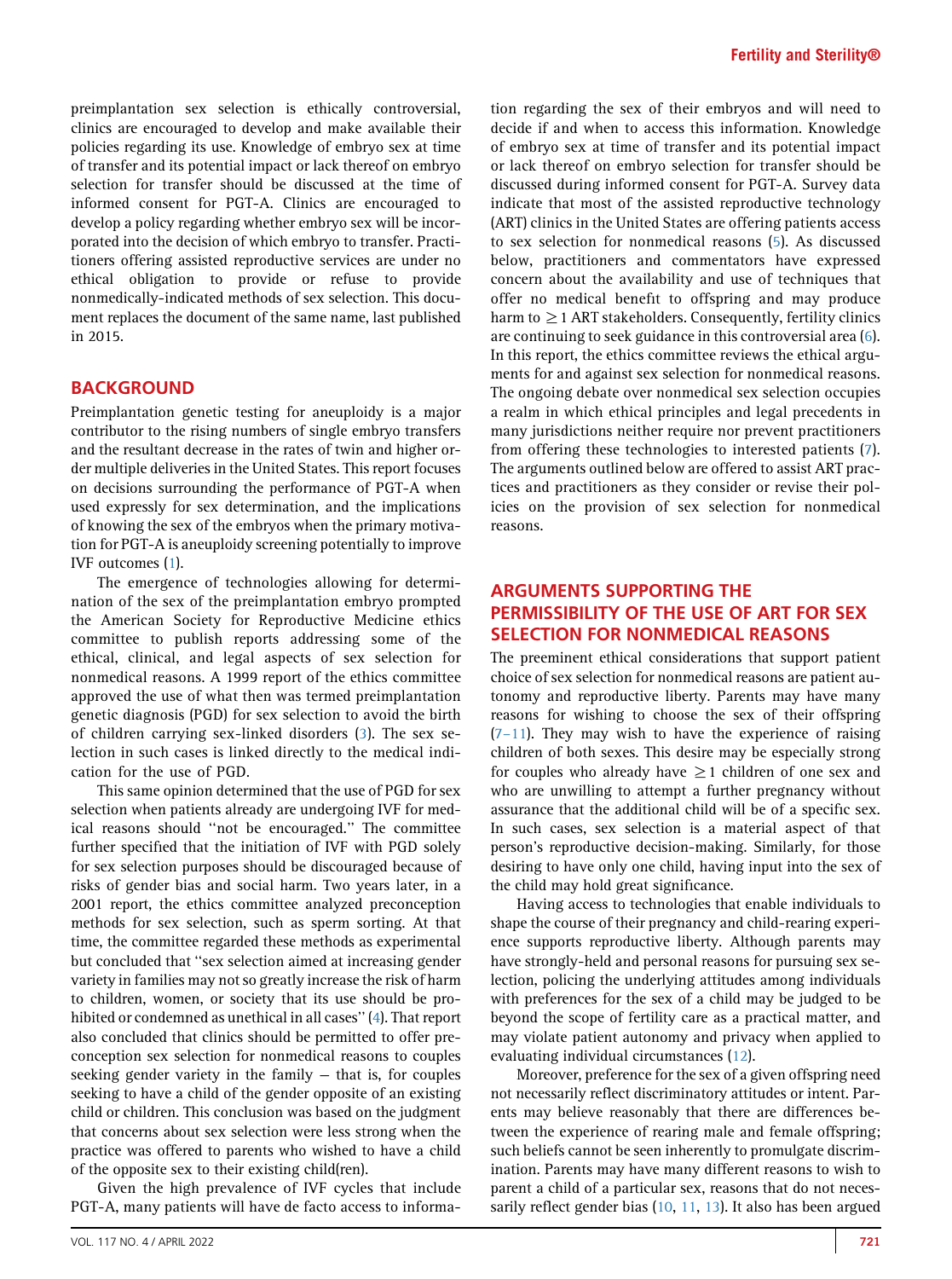that these preferences are not inconsistent with unconditional parental love [\(11\)](#page-4-9).

## ARGUMENTS AGAINST THE USE OF ART FOR SEX SELECTION FOR NONMEDICAL REASONS

The primary arguments against the use of PGT-A in otherwise fertile couples for nonmedical sex selection, or for using information gained from PGT-A performed for aneuploidy screening to determine which embryo to transfer, include harm to offspring, harm to women and also to men, misuse of medical resources for nonmedical purposes, and risks of discrimination and perpetuation of social injustice ([12](#page-4-7)). It also can be argued that framing sex selection as a neutral patient option may increase the acceptability of its use in countries where there is a clear preference for a particular sex.

One possible objection to the use of ART for sex selection for nonmedical reasons is that the long-term medical risks of some procedures to offspring are unknown and that, therefore, it is unjustifiable to take any such risks for nonmedical reasons. However, when PGT-A and IVF are used to avoid the conception of a child with a sex-linked genetic disease the potential risks of the procedure are balanced against the benefits of avoiding disease. Similarly, when PGT-M is used to avoid the transfer of an embryo affected by an inherited disorder, the use of PGT-A adds no additional risk to either the patient or the embryo. Furthermore, in cases where PGT-A is being used to improve outcome, the additional information regarding the sex of the embryo is gained without any additional increased risk to the embryo. Although the long-term risks of PGT-A and IVF to the offspring are unknown, at present, no serious risks have been identified [\(14](#page-4-11)–19). It is important to caution that the technology is imperfect and, although rare, diagnostic errors can occur.

Where IVF is undertaken solely for the purpose of sex selection, however, the pregnant woman bears the real risk of IVF and the theoretical risks of PGT-A without obtaining medical benefit. This concern alone is insufficient to conclude that the procedure is unethical, as it is ethically permissible for oocyte donors to undertake comparable risks without medical benefit to themselves. The risks of IVF, however, are sufficient to require that, in cases in which a prospective patient contemplates the procedure for nonmedical reasons, she must be counseled fully about the risks of the procedure. Counseling also must address the concern that the woman might be pressured into taking the risks of IVF for sex selection because of her partner's, family's, or society's strong preferences or social pressures for a child of one sex or the other.

Some commentators raise the concern that PGT-A for purposes of sex selection fails to show appropriate respect for embryos [\(20,](#page-4-12) [21](#page-4-13)). A survey of public attitudes found that 68% of Americans disapprove of the use of PGT for sex selection only ([22\)](#page-4-14). A review article cites a German study finding that only 8% approved of the use of PGT for nonmedical reasons ([23\)](#page-4-15). In the United Kingdom, public opposition to sex selection also has been cited to override claims to reproductive autonomy ([24](#page-4-16)). Others have argued that to override concerns about respect for embryos, reasons for the use of PGT-A must be very strong, and sex selection may not rise to this level ([25](#page-4-17)).

Critics also have argued that sex selection fails to evidence unconditional parental acceptance of their children in appropriate respects (26–[28\)](#page-4-18). A related argument is that unconditional parental love requires love for offspring's characteristics in a manner that is independent of the parent's wants or preferences [\(29\)](#page-4-19). Commentators also are concerned that this use of medical resources for nonmedical reproductive purposes represents a ''slippery slope'' toward selection of many other traits in offspring in a manner that would be ethically problematic ([30](#page-4-20), [31\)](#page-4-21).

Relatedly, the use of ART for purposes of sex selection may deny the resulting child a right to an open future, and raises concerns that parents engaging in sex selection may impose inappropriate gender norms on their children and reinforce ideas of gender essentialism, such as that there are certain characteristics inherent to being female and others inherent to being male ([21](#page-4-13), [30](#page-4-20), [31\)](#page-4-21). Critics have argued, "If social pressure to conform to cultural dictates is used as a justification for allowing parents to use sex selection, policy makers and professional bodies would be capitulating to sexism and entrenching the culture that causes people to feel compelled to choose sex selection in the first place. Such a policy affects not only those who would choose sex selection, but all parents who feel pressured to conform to gender norms in their parenting'' [\(32\)](#page-4-22). The imposition of such gender norms may be psychologically harmful to children and disruptive of the parent-child relationship. It also may result in prejudice against children of one sex or the other. This argument, however, does not apply to the use of sex selection in the absence of such bias [\(33](#page-4-23)). In 2001, the American Society for Reproductive Medicine judged that such bias may be less evident when sex selection is used for family balancing ([4\)](#page-4-3). Other commentators also have noted that sex selection used for family balancing may raise less concerns about the child's right to an open future [\(34](#page-4-24)). However, the connection between the absence of bias and family balancing may be questioned. Sex selection need not be performed for ''balancing,'' per se, to be free of discriminatory basis. Rather, sex preference may seek an unbalanced sex number among offspring in response to parental preference without necessarily reflecting discrimination. On the other hand, parents who are sufficiently concerned to seek IVF and PGT-A to have a child of a sex opposite to the one(s) they have may be motivated by discriminatory attitudes toward a particular gender [\(8\)](#page-4-25).

#### SOCIAL JUSTICE CONCERNS

Sex selection for nonmedical reasons also may be thought to implicate the ethical principle of justice because it may result in significant gender imbalances in society, with resulting concerns about social stability. Other justice concerns are that medical practices enabling sex selection may use resources otherwise available for the treatment of infertility or that the practice may be available only to those with the resources to pay for it.

While no state in the United States legally prohibits the practice of sex selection at present, it is worth noting that nonmedical sex selection is prohibited in Canada and in a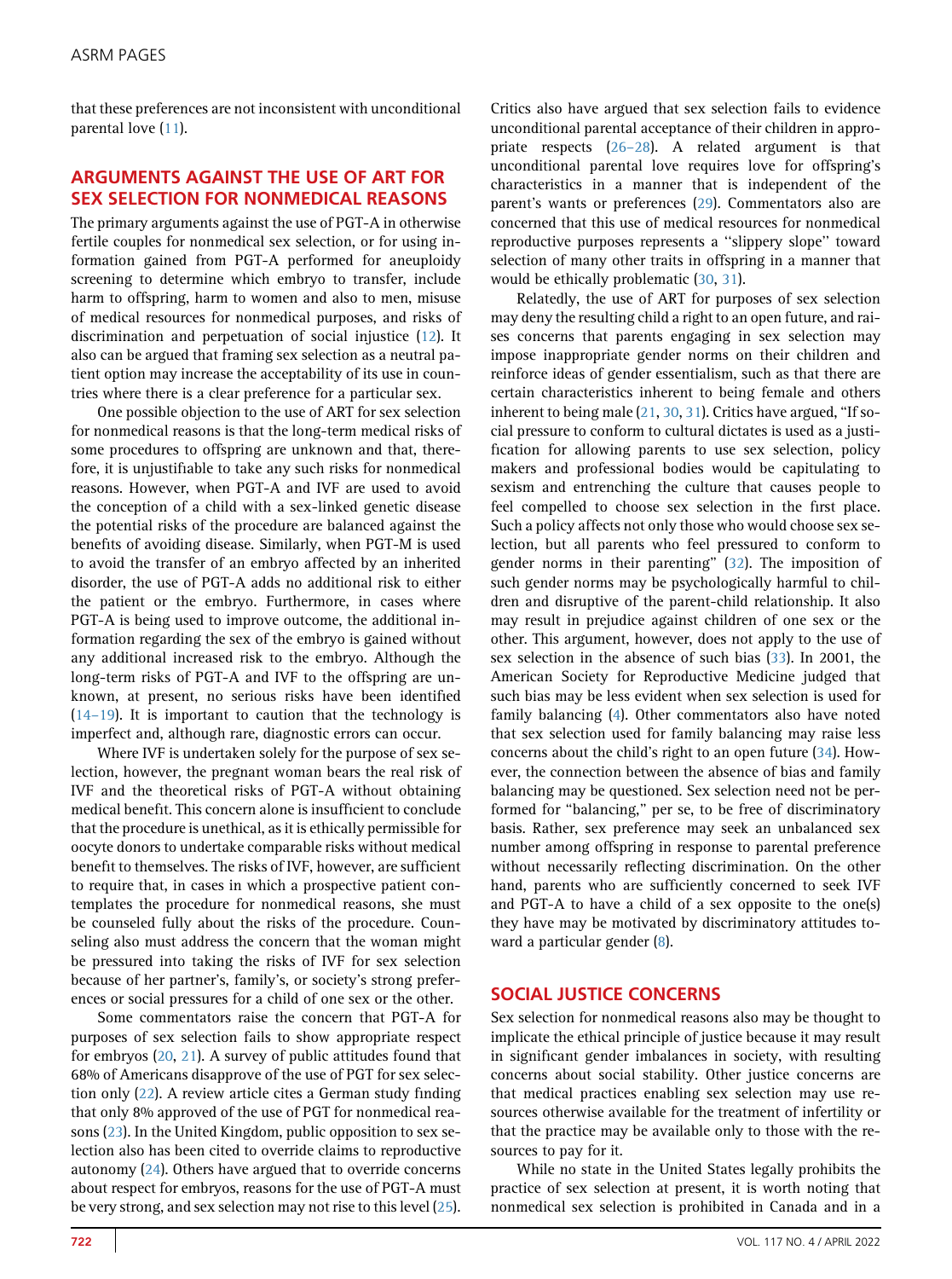number of European countries. Such regulations vary widely in Europe, and free movement within the European Union is a complicating factor ([33](#page-4-23), [35,](#page-4-26) [36](#page-4-27)). It is permitted in Israel by approval in rare cases ([37](#page-4-28)). A 2008 report of the (now defunct) New Zealand Bioethics Council, Who Gets Born? argued that the practice should be permitted [\(38](#page-4-29)).

Concerns about risks of gender bias and social injustice are significant, at least within certain populations. The recognition that many girls are ''missing'' in countries, such as China and India, as a result of infanticide or abortion, efforts to achieve preconception sex selection is longstanding [\(39](#page-5-0), [40](#page-5-1)). Social context is relevant to the relationship between sex selection and gender discrimination. In contexts in which there is not a preference for males, prenatal diagnosis for sex selection may not be sexist or harmful to women ([41,](#page-5-2) [42](#page-5-3)).

While gender discrimination may not be as deeply intertwined with economic structures in the United States as elsewhere, it still is evident. In surveys conducted in 1997, 2000, 2003, 2007, 2011 and 2018, Gallup polling asked respondents in all 50 states and the District of Columbia, ''Suppose you could only have one child. Would you prefer that it be a boy or a girl?'' The responses revealed a consistent preference in favor of a male child with an average 11-point differential [\(43](#page-5-4)). Further, a United States web-based survey of the United States general population conducted in 2004 asked respondents, ''If given a choice would you like your firstborn child to be a boy, a girl, do not care, or not sure.'' Thirty-nine percent of respondents indicated a preference for a boy and 19% indicated a preference for a girl. When asked about preferred sex of children in the context of a plan to have >1 child, there was not a dominant preference for males over females (50% wished to have a family with an equal number of boys and girls, 7% with more boys than girls, 6% with more girls than boys, 5% with only boys, 4% with only girls, and 27% had no preference).

This survey also indicated that a very small percentage (8%) was interested in using sex selection and that this interest related predominantly to family balancing [\(44](#page-5-5)). The above data are survey responses of nonfertility patients and may not accurately reflect the preferences of patients who actually are selecting the preferred sex embryo for transfer. Further, the survey data focuses primarily on preferences for the sex of the firstborn child and may not characterize sex preferences more globally. However, the trends toward having only one child, fewer total children, and starting family building later in life may increasingly impact patient attitudes and preferences regarding sex selection and may underscore the applicability of these findings.

Ongoing concerns with the status of women in the United States make it necessary to understand the potential impact of sex selection on goals of gender equality. Moreover, there may be subgroups within the United States or other advanced industrialized countries in which gender oppression contributes to requests for sex selection [\(45](#page-5-6)–50). A related concern is that prospective parents who are not residents of the United States, but who are residents of countries where there is significant gender injustice, may come to the United States seeking sex selection for nonmedical reasons. For all patients who seek PGT-A for sex selection, providers should

ensure that consent is informed and that patients are not subject to coercion in choosing the procedure. It also is important to consider that the availability of sex selection in the United States may have the impact of sanctioning sex selection and potentially increasing its use in populations where gender bias and social justice concerns are more prominent ([51\)](#page-5-7).

It is difficult to argue that the addition of sex-selection technology to ART being performed for medical reasons results in an important limitation of health resources. This is true particularly when PGT-A already is being performed for aneuploidy screening and the determination of sex is merely a byproduct of the technology being used to benefit IVF cycle outcomes. Pursuit of ART solely to enable sex selection may entail a more substantial effect on health care resources. Though it seems unlikely that such use of ART would result in limitation of availability of infertility care in the United States, it is not clear that such use, if prevalent, would be without effects on the availability of ART for more fundamental infertility care needs in situations where ART resources are less available and cultural pressures for sex selection greater. From the perspective of justice, it is important to ensure that a provider's decision to offer ART for sex selection for nonmedical reasons does not adversely affect access to the service for medical reasons. In addition, any decision to offer the service must apply policies regarding nonmedical sex selection equally to all patients regardless of race, ethnicity, religion, sexual orientation, or marital status. An additional justice concern is that the use of ART for sex selection may be available only to those with the economic resources to pay for it.

#### **CONCLUSION**

In conclusion, ART practitioners who currently offer or decline to offer sex selection for nonmedical purposes do so against a varied ethical backdrop. Arguments regarding patient autonomy and reproductive liberty have been offered in support of the practice. Risks and burdens of the procedure, gender bias, sex stereotyping and nonacceptance of offspring, efforts to guard against coercion, the potential appearance of sanctioning sex selection, and issues of justice all raise concerns about the practice. Practitioners must take care to ensure that parents are fully informed about the risks and burdens of the procedure and that they are not being coerced to undergo it. Because the practice remains ethically controversial, clinics are encouraged to draft and make available written policies setting forth whether and under what circumstances nonmedical sex selection will be available.

Acknowledgments: This report was developed under the direction of the ethics committee of the American Society for Reproductive Medicine as a service to its members and other practicing clinicians. Although this document reflects appropriate management of a problem encountered in the practice of reproductive medicine, it is not intended to be the only approved standard of practice or to dictate an exclusive course of treatment. Other plans of management may be appropriate, taking into account the needs of the individual patient, available resources, and institutional or clinical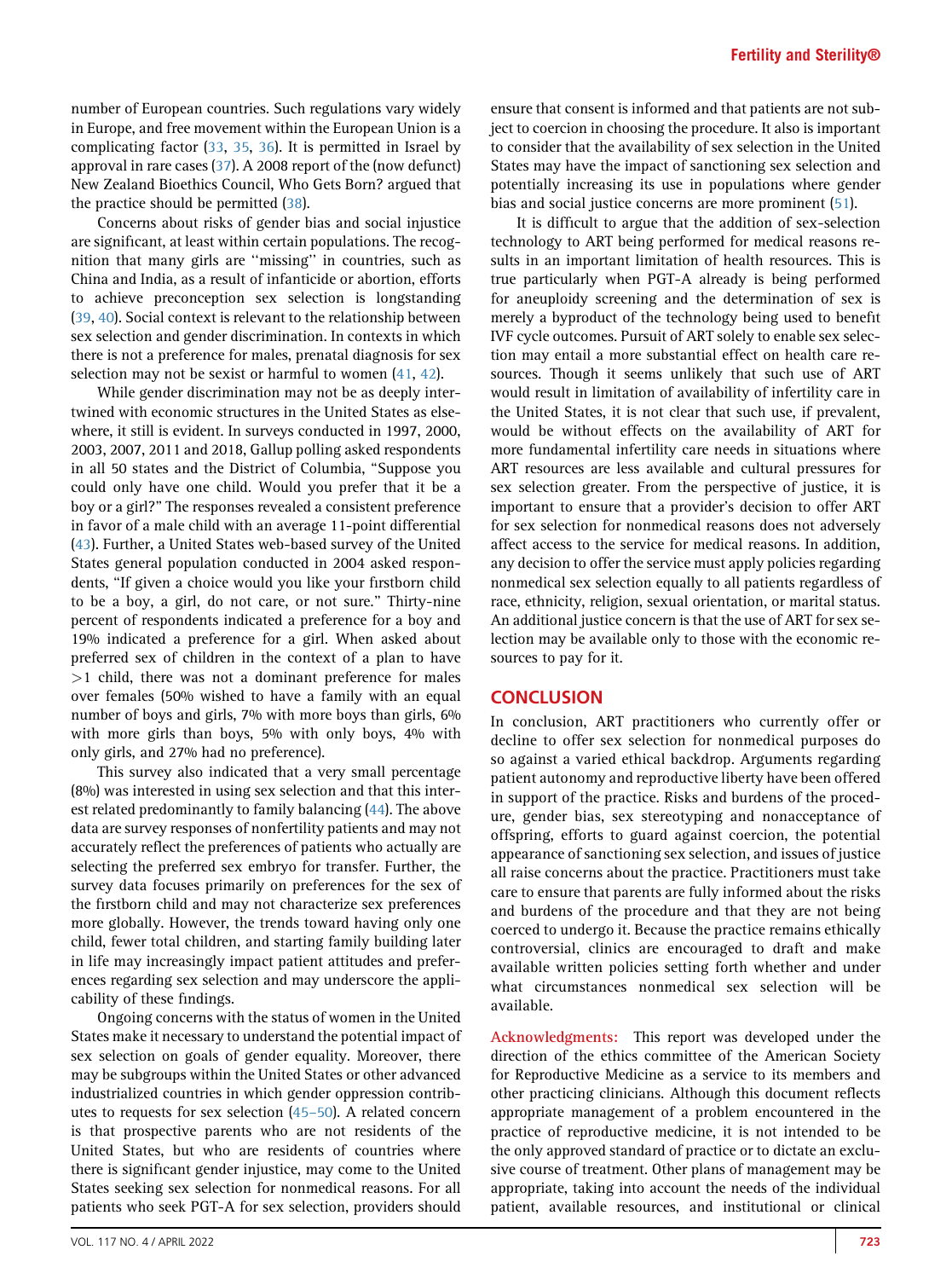practice limitations. The ethics committee and the board of directors of the American Society for Reproductive Medicine have approved this report.

This document was reviewed by ASRM members and their input was considered in the preparation of the final document. The following members of the ASRM ethics committee participated in the development of this document: Sigal Klipstein, MD; Ricardo Azziz, MD, MPH, MBA; Katherine Cameron, MD; Judith Daar, JD; Joseph B Davis, DO; Susan Crockin, JD; Ruth Farrell, MD; Elizabeth Ginsburg, MD; Catherine Hammack-Aviran, MA, JD; Mandy Katz-Jaffe, PhD; Jennifer Kawwass, MD; Catherine Racowsky, PhD; Robert Rebar, MD; Mary Samplaski, MD; David Shalowitz, MD; Chevis N Shannon, DrPH, MPH, MBA; Peter Schlegel, MD; Sean Tipton, MA; Lynn Westphal, MD; Julianne Zweifel, PhD. The ethics committee acknowledges the special contribution of Julianne Zweifel, PhD; Sigal Klipstein, MD; and Jennifer Kawwass, MD in the preparation of this document. All committee members disclosed commercial and financial relationships with manufacturers or distributors of goods or services used to treat patients. Members of the committee who were found to have conflicts of interest based on the relationships disclosed did not participate in the discussion or development of this document.



DIALOG: You can discuss this article with its authors and other readers at [https://www.fertstertdialog.com/posts/](https://www.fertstertdialog.com/posts/34439) [34439](https://www.fertstertdialog.com/posts/34439)

### <span id="page-4-0"></span>**REFERENCES**

- <span id="page-4-1"></span>1. [Ginsburg ES, Baker VL, Racowsky C, Wantman E, Goldfarb J, Stern JE. Use of](http://refhub.elsevier.com/S0015-0282(21)02317-7/sref1) [preimplantation genetic diagnosis and preimplantation genetic screening in](http://refhub.elsevier.com/S0015-0282(21)02317-7/sref1) [the United States: a Society for Assisted Reproductive Technology Writing](http://refhub.elsevier.com/S0015-0282(21)02317-7/sref1) [Group paper. Fertil Steril 2011;96:865](http://refhub.elsevier.com/S0015-0282(21)02317-7/sref1)–8.
- <span id="page-4-2"></span>2. Society for Assisted Reproductive Technology. Clinic summary report, Available at: [https://www.sartcorsonline.com/rptCSR\\_PublicMultYear.aspx?](https://www.sartcorsonline.com/rptCSR_PublicMultYear.aspx?reportingYear=2018) [reportingYear](https://www.sartcorsonline.com/rptCSR_PublicMultYear.aspx?reportingYear=2018)=[2018](https://www.sartcorsonline.com/rptCSR_PublicMultYear.aspx?reportingYear=2018). Accessed January 5, 2021.
- <span id="page-4-3"></span>3. [Ethics Committee of the American Society for Reproductive Medicine. Sex se](http://refhub.elsevier.com/S0015-0282(21)02317-7/sref3)[lection and preimplantation genetic diagnosis. Fertil Steril 1999;72:595](http://refhub.elsevier.com/S0015-0282(21)02317-7/sref3)–8.
- <span id="page-4-4"></span>4. [Ethics Committee of the American Society for Reproductive Medicine. Pre](http://refhub.elsevier.com/S0015-0282(21)02317-7/sref4)[conception gender selection for nonmedical reasons. Fertil Steril 2001;75:](http://refhub.elsevier.com/S0015-0282(21)02317-7/sref4) [861](http://refhub.elsevier.com/S0015-0282(21)02317-7/sref4)–4.
- <span id="page-4-5"></span>5. [Capelouto SM, Archer SR, Morris JR, Kawwass JF, Hipp HS. Sex selection for](http://refhub.elsevier.com/S0015-0282(21)02317-7/sref5) [non-medical indication: a survey of current pre-implantation genetic screening](http://refhub.elsevier.com/S0015-0282(21)02317-7/sref5) [practices among US ART clinics. J Assist Reprod Genet 2018;35:409](http://refhub.elsevier.com/S0015-0282(21)02317-7/sref5)–16.
- <span id="page-4-6"></span>6. [Baruch S, Kaufman D, Hudson KL. Genetic testing of embryos: practices and](http://refhub.elsevier.com/S0015-0282(21)02317-7/sref6) [perspectives of US in vitro fertilization clinics. Fertil Steril 2008;89:1053](http://refhub.elsevier.com/S0015-0282(21)02317-7/sref6)–8.
- <span id="page-4-25"></span>7. [Dondorp W, De Wert G, Pennings G, Shen](http://refhub.elsevier.com/S0015-0282(21)02317-7/sref7)field F, Devroey P, Tarlatzis B, et al. [ESHRE Task Force on ethics and Law 20: sex selection for non-medical rea](http://refhub.elsevier.com/S0015-0282(21)02317-7/sref7)[sons. Hum Reprod 2013;28:1448](http://refhub.elsevier.com/S0015-0282(21)02317-7/sref7)–54.
- 8. [Steinbock B. Sex selection: not obviously wrong. Hastings Cent Rep 2002;](http://refhub.elsevier.com/S0015-0282(21)02317-7/sref8) [32:23](http://refhub.elsevier.com/S0015-0282(21)02317-7/sref8)–8.
- <span id="page-4-8"></span>9. [Sharp RR, McGowan ML, Verma JA, Landy DC, McAdoo S, Carson SA, et al.](http://refhub.elsevier.com/S0015-0282(21)02317-7/sref9) [Moral attitudes and beliefs among couples pursuing PGD for sex selection.](http://refhub.elsevier.com/S0015-0282(21)02317-7/sref9) [Reprod Biomed Online 2010;21:838](http://refhub.elsevier.com/S0015-0282(21)02317-7/sref9)–47.
- <span id="page-4-9"></span>10. [Macklin R. The ethics of sex selection and family balancing. Semin Reprod](http://refhub.elsevier.com/S0015-0282(21)02317-7/sref10) [Med 2010;28:315](http://refhub.elsevier.com/S0015-0282(21)02317-7/sref10)–21.
- <span id="page-4-7"></span>11. [Harris J. No sex selection please, we're British. J Med Ethics 2005;31:286](http://refhub.elsevier.com/S0015-0282(21)02317-7/sref11)–8.
- 12. [Kalfoglou AL, Kammersell M, Philpott S, Dahl E. Ethical arguments for and](http://refhub.elsevier.com/S0015-0282(21)02317-7/sref12) [against sperm sorting for non-medical sex selection: a review. Reprod Bio](http://refhub.elsevier.com/S0015-0282(21)02317-7/sref12)[med Online 2013;26:231](http://refhub.elsevier.com/S0015-0282(21)02317-7/sref12)–9.
- <span id="page-4-10"></span>13. [Heyd D. Male or female, we will create them: the ethics of sex selection for](http://refhub.elsevier.com/S0015-0282(21)02317-7/sref13) [non-medical reasons. Ethical Perspect 2003;10:204](http://refhub.elsevier.com/S0015-0282(21)02317-7/sref13)–14.
- <span id="page-4-11"></span>14. [Katari S, Turan N, Bibikova M, Erinle O, Chalian R, Foster M, et al. DNA](http://refhub.elsevier.com/S0015-0282(21)02317-7/sref14) [methylation and gene expression differences in children conceived in vitro](http://refhub.elsevier.com/S0015-0282(21)02317-7/sref14) [or in vivo. Hum Mol Genet 2009;18:3769](http://refhub.elsevier.com/S0015-0282(21)02317-7/sref14)–78.
- 15. [Allen VM, Wilson RD, Cheung A, Genetics Committee of the Society of Ob](http://refhub.elsevier.com/S0015-0282(21)02317-7/sref15)[stetricians and Gynaecologists of Canada \(SOGC\), Reproductive Endocri](http://refhub.elsevier.com/S0015-0282(21)02317-7/sref15)[nology Infertility Committee of the Society of Obstetricians and](http://refhub.elsevier.com/S0015-0282(21)02317-7/sref15) [Gynaecologists of Canada \(SOGC\). Pregnancy outcomes after assisted](http://refhub.elsevier.com/S0015-0282(21)02317-7/sref15) [reproductive technology. J Obstet Gynaecol Can 2006;28:220](http://refhub.elsevier.com/S0015-0282(21)02317-7/sref15)–50.
- 16. [Gelbaya TA. Short and long-term risks to women who conceive through](http://refhub.elsevier.com/S0015-0282(21)02317-7/sref16) [in vitro fertilization. Hum Fertil \(Camb\) 2010;13:19](http://refhub.elsevier.com/S0015-0282(21)02317-7/sref16)–27.
- 17. [Kalra SK, Barnhart KT. In vitro fertilization and adverse childhood outcomes:](http://refhub.elsevier.com/S0015-0282(21)02317-7/sref17) [what we know, where we are going, and how we will get there. A glimpse](http://refhub.elsevier.com/S0015-0282(21)02317-7/sref17) [into what lies behind and beckons ahead. Fertil Steril 2011;95:1887](http://refhub.elsevier.com/S0015-0282(21)02317-7/sref17)–9.
- 18. [Basille C, Frydman R, El Aly A, Hesters L, Fanchin R, Tachdjian G, et al. Pre](http://refhub.elsevier.com/S0015-0282(21)02317-7/sref18)[implantation genetic diagnosis: state of the art. Eur J Obstet Gynecol Reprod](http://refhub.elsevier.com/S0015-0282(21)02317-7/sref18) [Biol 2009;145:9](http://refhub.elsevier.com/S0015-0282(21)02317-7/sref18)–13.
- 19. [Pandey S, Shetty A, Hamilton M, Bhattacharya S, Maheshwari A. Obstetric and](http://refhub.elsevier.com/S0015-0282(21)02317-7/sref19) [perinatal outcomes in singleton pregnancies resulting from IVF/ ICSI: a system](http://refhub.elsevier.com/S0015-0282(21)02317-7/sref19)[atic review and meta-analysis. Hum Reprod Update 2012;18:485](http://refhub.elsevier.com/S0015-0282(21)02317-7/sref19)–503.
- <span id="page-4-12"></span>20. [Boyle K, Batzer FR, Ravitsky V.](http://refhub.elsevier.com/S0015-0282(21)02317-7/sref20) ''What's left in the dish?'' Ethical issues [related to preimplantation genetic diagnosis. Fertil Steril 2008;90:S44](http://refhub.elsevier.com/S0015-0282(21)02317-7/sref20)–5.
- <span id="page-4-13"></span>21. [Wachbroit R, Wasserman D. Patient autonomy and value-neutrality in](http://refhub.elsevier.com/S0015-0282(21)02317-7/sref21) [nondirective genetic counseling. Stanford Law Pol Rev 1995;6:103](http://refhub.elsevier.com/S0015-0282(21)02317-7/sref21)–11.
- <span id="page-4-14"></span>22. Genetics and Public Policy Center. Public awareness and attitudes about reproductive genetic technology. December 9, 2002. Available at: [https://](https://jscholarship.library.jhu.edu/handle/1774.2/979) [jscholarship.library.jhu.edu/handle/1774.2/979](https://jscholarship.library.jhu.edu/handle/1774.2/979). Accessed April 23, 2015.
- <span id="page-4-15"></span>23. [Hershberger PE, Pierce PF. Conceptualizing couples' decision making in](http://refhub.elsevier.com/S0015-0282(21)02317-7/sref23) [PGD: emerging cognitive, emotional, and moral dimensions. Patient Educ](http://refhub.elsevier.com/S0015-0282(21)02317-7/sref23) [Couns 2010;81:53](http://refhub.elsevier.com/S0015-0282(21)02317-7/sref23)–62.
- <span id="page-4-16"></span>24. [Herissone-Kelly P. The prohibition of sex selection for social reasons in the](http://refhub.elsevier.com/S0015-0282(21)02317-7/sref24) [United Kingdom: public opinion trumps reproductive liberty? Camb Q](http://refhub.elsevier.com/S0015-0282(21)02317-7/sref24) [Healthc Ethics 2006;15:261](http://refhub.elsevier.com/S0015-0282(21)02317-7/sref24)–72.
- <span id="page-4-17"></span>25. [Scott R. Choosing between possible lives: legal and ethical issues in preim](http://refhub.elsevier.com/S0015-0282(21)02317-7/sref25)[plantation genetic diagnosis. Oxf J Leg Stud 2006;26:153](http://refhub.elsevier.com/S0015-0282(21)02317-7/sref25)–78.
- <span id="page-4-18"></span>26. [McDougall R. Acting parentally: an argument against sex selection. J Med](http://refhub.elsevier.com/S0015-0282(21)02317-7/sref26) [Ethics 2005;31:601](http://refhub.elsevier.com/S0015-0282(21)02317-7/sref26)–5.
- 27. [Baldwin T. Reproductive liberty and elitist contempt: reply to John Harris. J](http://refhub.elsevier.com/S0015-0282(21)02317-7/sref27) [Med Ethics 2005;31:288](http://refhub.elsevier.com/S0015-0282(21)02317-7/sref27)–90.
- 28. [Gilbar R. Between unconditional acceptance and responsibility: should fam](http://refhub.elsevier.com/S0015-0282(21)02317-7/sref28)[ily ethics limit the scope of reproductive autonomy? Child Fam Law Quart](http://refhub.elsevier.com/S0015-0282(21)02317-7/sref28) [2009;21:309](http://refhub.elsevier.com/S0015-0282(21)02317-7/sref28)–35.
- <span id="page-4-19"></span>29. [Herissone-Kelly P. Parental love and the ethics of sex selection. Camb Q](http://refhub.elsevier.com/S0015-0282(21)02317-7/sref29) [Healthc Ethics 2007;16:326](http://refhub.elsevier.com/S0015-0282(21)02317-7/sref29)–35.
- <span id="page-4-20"></span>30. Wilkinson S. 'Designer babies'[, instrumentalisation and the child's right to](http://refhub.elsevier.com/S0015-0282(21)02317-7/sref30) [an open future. In: Athanassoulis N, editor. Philosophical re](http://refhub.elsevier.com/S0015-0282(21)02317-7/sref30)flections on [medical ethics. New York: Palgrave Macmillan; 2005:44](http://refhub.elsevier.com/S0015-0282(21)02317-7/sref30)–69.
- <span id="page-4-21"></span>31. [Seavilleklein V, Sherwin S. The myth of the gendered chromosome: sex se](http://refhub.elsevier.com/S0015-0282(21)02317-7/sref31)[lection and the social interest. Camb Q Healthc Ethics 2007;16:7](http://refhub.elsevier.com/S0015-0282(21)02317-7/sref31)–19.
- <span id="page-4-22"></span>32. [Brown TK. How sex selection undermines reproductive autonomy. J Bioeth](http://refhub.elsevier.com/S0015-0282(21)02317-7/sref32) [Inq 2017;14:195](http://refhub.elsevier.com/S0015-0282(21)02317-7/sref32)–204.
- <span id="page-4-23"></span>33. [Committee on Ethics, American College of Obstetricians and Gynecologists.](http://refhub.elsevier.com/S0015-0282(21)02317-7/sref33) [ACOG Committee Opinion No. 360: sex selection. Obstet Gynecol 2007;](http://refhub.elsevier.com/S0015-0282(21)02317-7/sref33) [109:475](http://refhub.elsevier.com/S0015-0282(21)02317-7/sref33)–8.
- <span id="page-4-24"></span>34. [Davis DS. The parental investment factor and the child's right to an open](http://refhub.elsevier.com/S0015-0282(21)02317-7/sref34) [future. Hastings Cent Rep 2009;39:1](http://refhub.elsevier.com/S0015-0282(21)02317-7/sref34)–4.
- <span id="page-4-26"></span>35. [Soini S. Preimplantation genetic diagnosis \(PGD\) in Europe: diversity of legisla](http://refhub.elsevier.com/S0015-0282(21)02317-7/sref35)[tion a challenge to the community and its citizens. Med Law 2007;26:309](http://refhub.elsevier.com/S0015-0282(21)02317-7/sref35)–23.
- <span id="page-4-27"></span>36. [Aghajanova L, Valdes CT. Sex selection for nonhealth-related reasons. Vir](http://refhub.elsevier.com/S0015-0282(21)02317-7/sref36)[tual Mentor 2012;14:105](http://refhub.elsevier.com/S0015-0282(21)02317-7/sref36)–11.
- <span id="page-4-28"></span>37. [Grazi RV, Wolowelsky JB, Krieger DJ. Sex selection by preimplantation ge](http://refhub.elsevier.com/S0015-0282(21)02317-7/sref37)[netic diagnosis \(PGD\) for nonmedical reasons in contemporary Israeli regu](http://refhub.elsevier.com/S0015-0282(21)02317-7/sref37)[lations. Camb Q Healthc Ethics 2008;17:293](http://refhub.elsevier.com/S0015-0282(21)02317-7/sref37)–9.
- <span id="page-4-29"></span>38. [te Taiao T, The Bioethics Council. Who gets born? A report on the cultural,](http://refhub.elsevier.com/S0015-0282(21)02317-7/sref38) [ethical, and spiritual aspects of pre-birth testing. Wellington, NZ: The](http://refhub.elsevier.com/S0015-0282(21)02317-7/sref38) [Bioethics Council; 2008](http://refhub.elsevier.com/S0015-0282(21)02317-7/sref38).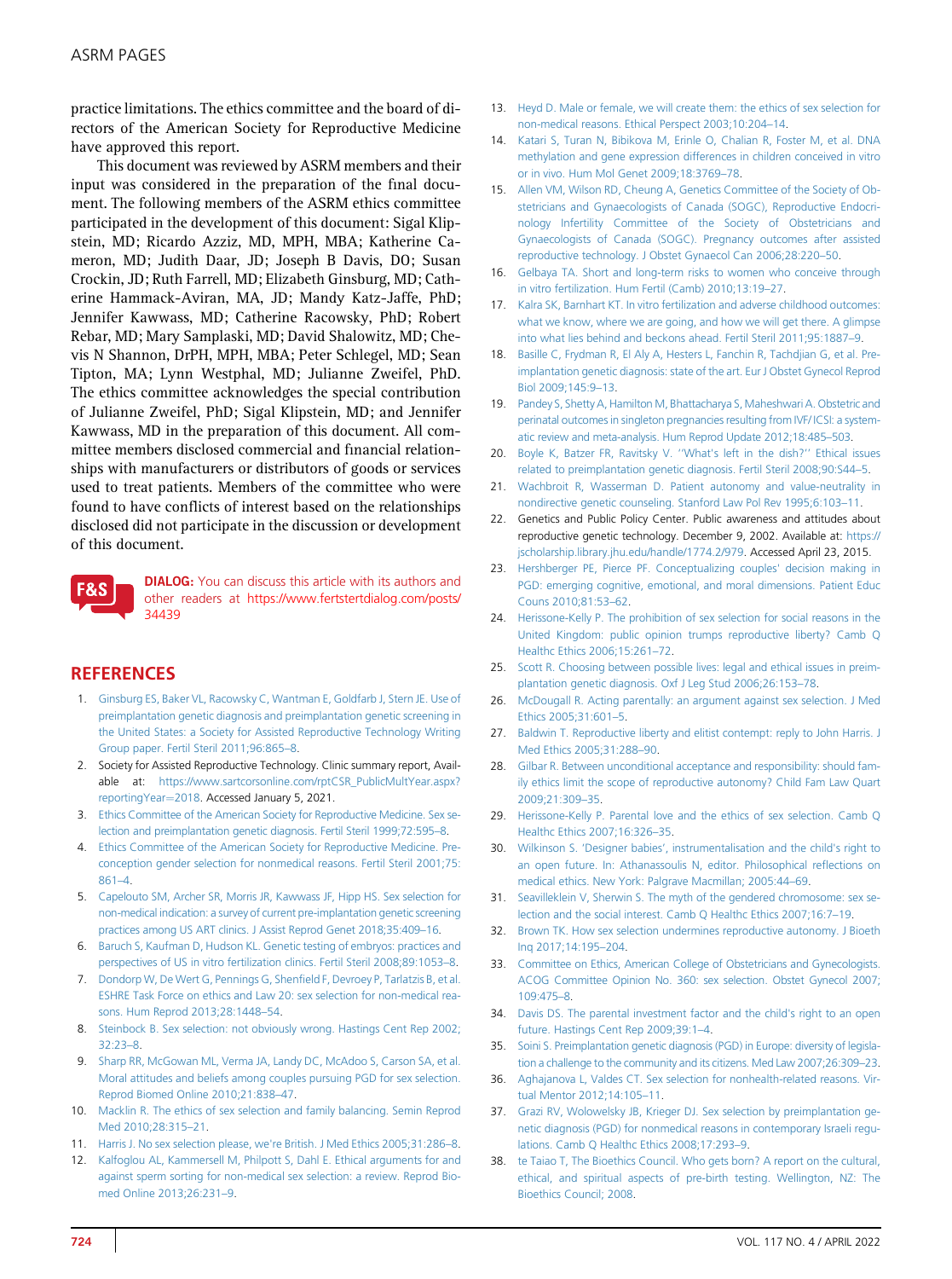- <span id="page-5-0"></span>39. [Gendercide. Economist 2010;13:77](http://refhub.elsevier.com/S0015-0282(21)02317-7/sref39)–80.
- <span id="page-5-1"></span>40. [Sen A. More than 100 million women are missing. New York Review of](http://refhub.elsevier.com/S0015-0282(21)02317-7/sref40) [Books; December 20, 1990:61](http://refhub.elsevier.com/S0015-0282(21)02317-7/sref40)–6.
- <span id="page-5-2"></span>41. [Purdy L. Is preconception sex selection necessarily sexist? Reprod Biomed](http://refhub.elsevier.com/S0015-0282(21)02317-7/sref41) [Online 2007;15\(Suppl 2\):33](http://refhub.elsevier.com/S0015-0282(21)02317-7/sref41)–7.
- <span id="page-5-3"></span>42. [Dickens BM, Serour GI, Cook RJ, Qiu RZ. Sex selection: treating different](http://refhub.elsevier.com/S0015-0282(21)02317-7/sref42) [cases differently. Int J Gynaecol Obstet 2005;90:171](http://refhub.elsevier.com/S0015-0282(21)02317-7/sref42)–7.
- <span id="page-5-4"></span>43. GALLUP. Slight preference for having boy children persists in U.S. Available at: [https://news.gallup.com/poll/236513/slight-preference-having-boy](https://news.gallup.com/poll/236513/slight-preference-having-boy-children-persists.aspx)[children-persists.aspx.](https://news.gallup.com/poll/236513/slight-preference-having-boy-children-persists.aspx) Accessed March 15, 2021.
- <span id="page-5-5"></span>44. [Dahl E, Gupta RS, Beutel M, Stoebel-Richter Y, Brosig B, Tinneberg HR, et al.](http://refhub.elsevier.com/S0015-0282(21)02317-7/sref44) [Preconception sex selection demand and preferences in the United States.](http://refhub.elsevier.com/S0015-0282(21)02317-7/sref44) [Fertil Steril 2006;85:468](http://refhub.elsevier.com/S0015-0282(21)02317-7/sref44)–73.
- <span id="page-5-6"></span>45. [Oomman N, Ganatra BR. Sex selection: the systematic elimination of girls.](http://refhub.elsevier.com/S0015-0282(21)02317-7/sref45) [Reprod Health Matters 2002;10:184](http://refhub.elsevier.com/S0015-0282(21)02317-7/sref45)–8.
- 46. Puri S. ''I know it's a girl and I need your help to get it out of me.'' Slate August 2, 2011. Available at: [https://slate.com/human-interest/2011/0](https://slate.com/human-interest/2011/08/sex-selection-in-the-united-states-the-ethical-dilemmas-for-doctors.html)

[8/sex-selection-in-the-united-states-the-ethical-dilemmas-for-doctors.html.](https://slate.com/human-interest/2011/08/sex-selection-in-the-united-states-the-ethical-dilemmas-for-doctors.html) Accessed December 15, 2021.

- 47. [Hvistendahl M. Unnatural selection: choosing boys over girls, and the con](http://refhub.elsevier.com/S0015-0282(21)02317-7/sref47)[sequences of a world full of men. New York: PublicAffairs; 2011](http://refhub.elsevier.com/S0015-0282(21)02317-7/sref47).
- 48. Almond D, Edlund L, Milligan K. O sister where art thou? The role of son preference and sex choice: evidence from immigrants to Canada. Available at: [www.nber.org/papers/w15391.pdf](http://www.nber.org/papers/w15391.pdf). Accessed March 16, 2021.
- 49. Drakos C. Missing women: a phenomenon of the developed world? New evidence from first generation immigrants in the United Kingdom. Available at: [https://papers.ssrn.com/sol3/papers.cfm?abstract\\_id](https://papers.ssrn.com/sol3/papers.cfm?abstract_id=1879909)=[1879909.](https://papers.ssrn.com/sol3/papers.cfm?abstract_id=1879909) Accessed March 16, 2021.
- 50. [Puri S, Adams V, Ivey S, Nachtigall RD.](http://refhub.elsevier.com/S0015-0282(21)02317-7/sref50) ''There is such a thing as too many daughters, but not too many sons''[: a qualitative study of son preference](http://refhub.elsevier.com/S0015-0282(21)02317-7/sref50) [and fetal sex selection among Indian immigrants in the United States. Soc](http://refhub.elsevier.com/S0015-0282(21)02317-7/sref50) [Sci Med 2011;72:1169](http://refhub.elsevier.com/S0015-0282(21)02317-7/sref50)–76.
- <span id="page-5-7"></span>51. [de Melo-Mart](http://refhub.elsevier.com/S0015-0282(21)02317-7/sref51)í[n I. Sex selection and the procreative liberty framework. Ken](http://refhub.elsevier.com/S0015-0282(21)02317-7/sref51)[nedy Inst Ethics J 2013;23:1](http://refhub.elsevier.com/S0015-0282(21)02317-7/sref51)–18.